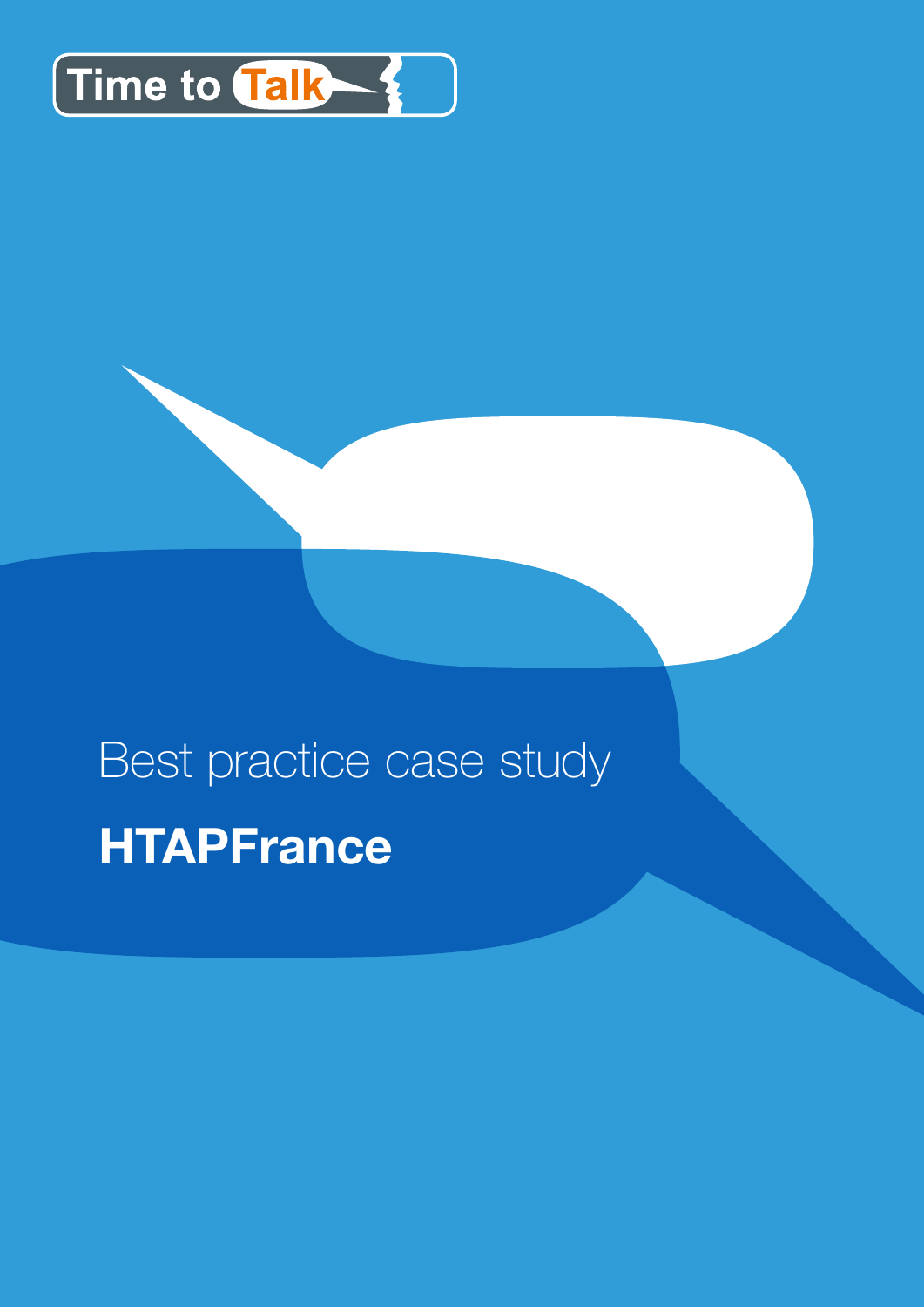## **Spotlight on France**



*Christophe Pison, a leading pulmonologist, gives the closing speech at the congress*

In response to the IPCS findings, which highlighted that the emotional impact of PAH is often overlooked, patients and carers appreciated the opportunity to talk to a psychologist over the course of the conference. These sessions encouraged attendees to speak freely and to ask questions which they may not feel able to talk about with a physician. Patients and carers were also given the opportunity to share their experiences of how PAH can impact on intimacy. To support patients in their conversations outside of the meeting, patients and carers were given copies of the dialogue tool, which includes information about intimacy. During the course of the two days, over 300 copies of the dialogue tool were given out.

HTAPFrance recognizes the importance of **bringing healthcare** professionals together to share expertise, knowledge and experiences of managing PAH. In 2014, HTAPFrance held a workshop with representatives from expert centres across France, including physicians, nurses, psychologists and patients to discuss topics such as pregnancy with PAH, how to treat emergencies and how to manage catheter-related infections for patients on prostacyclins.

#### **Bringing healthcare professionals together**

HTAPFrance develops a **biannual magazine**, CapVers, which provides updates and interviews to keep members up-todate about the activities that have been going on and new resources available to them. In addition to traditional channels, HTAPFrance is also active on both Facebook and Twitter to ensure that their online members can always be informed of their activities. Using social media and engaging with patients and carers in this way means members can more easily communicate with each other outside of meetings.

The workshop provided a unique opportunity to explore the similarities and differences between expert centres across France and to learn from one another's experiences. By inviting psychologists and a small number of patients, the group benefited from hearing about the emotional impact of PAH, beyond the physical symptoms. To support conversations with patients and carers about the emotional impact of PAH, attendees were given copies of the dialogue tool as a practical resource. For those who were unable to make this workshop, HTAPFrance has arranged one-to-one visits in order to introduce healthcare professionals to the dialogue tools and discuss the IPCS findings.

## Calendar of meetings for patients, carers and healthcare professionals provides education, support and encourages sense of community

In order to support the estimated 3,000 patients in France living with pulmonary hypertension (PH), including PAH, as well as their carers and healthcare teams, HTAPFance organizes regular events with the aim to:

HTAPFrance representatives are also invited to talk at nurse meetings. Nurses are often the daily contact for patients in hospital therefore these meetings provide an opportunity to educate and inform nurses about incorporating emotional issues into PAH care management.

- Support patients and carers to share their experiences
- **Bring healthcare professionals together** to discuss best practice management of PAH
- Create a united community of patients, carers and healthcare professionals

#### **Creating a united community**

Looking ahead, HTAPFrance hope to set up café catch-ups in Paris and elsewhere in France to enable patients and carers to meet up regularly to share experiences and build a supportive community. Choosing an informal setting, such as a café, aims to encourage patients to talk openly about the emotional impact that PAH has on their daily lives and share experiences with one another.

Recommendations resulting from the International Patient and Carer Survey (IPCS) outline that in order to meet the needs of patients with pulmonary arterial hypertension (PAH), a multidisciplinary approach to their care should be adopted and provided. This means involving physicians and nurses, as well as psychologists, patient organizations and carers to support patients' physical and emotional needs. France's PAH organization, HTAPFrance recognises this approach and regularly organizes events for patients, carers and healthcare professionals to **promote education and offer quidance**. In this case study, Mélanie Gallant-Dewavrin, Director of HTAPFrance talks about the numerous activities HTAPFrance has organized recently and its future plans to extend further support to the PAH community.

#### **Reaching out to patients, carers and healthcare professionals**

These meetings also present a great opportunity to discuss the IPCS findings and present the patient and carer dialogue tools to patients, carers and healthcare professionals.

#### **Focus on patients and carers**

Every three years, HTAPFrance holds a patient congress to provide education and support to patients and their carers. In 2013, the two-day patient conference was held in in Lyon and **attended by more than 200 people** from across France (and abroad) who heard from a variety of different expert speakers on topics addressing the management of PAH, including the social and emotional impact of PAH.

Four presentations were held at any one time, allowing patients and carers to **tailor their own schedule** by picking the sessions that would benefit them most. This included sessions specifically aimed at newly diagnosed patients and those directed at carers.



*More than 200 people attended the patient congress in Lyon*



*Marc Humbert, Professor of Respiratory Medicine at the South Paris University gives the opening session*